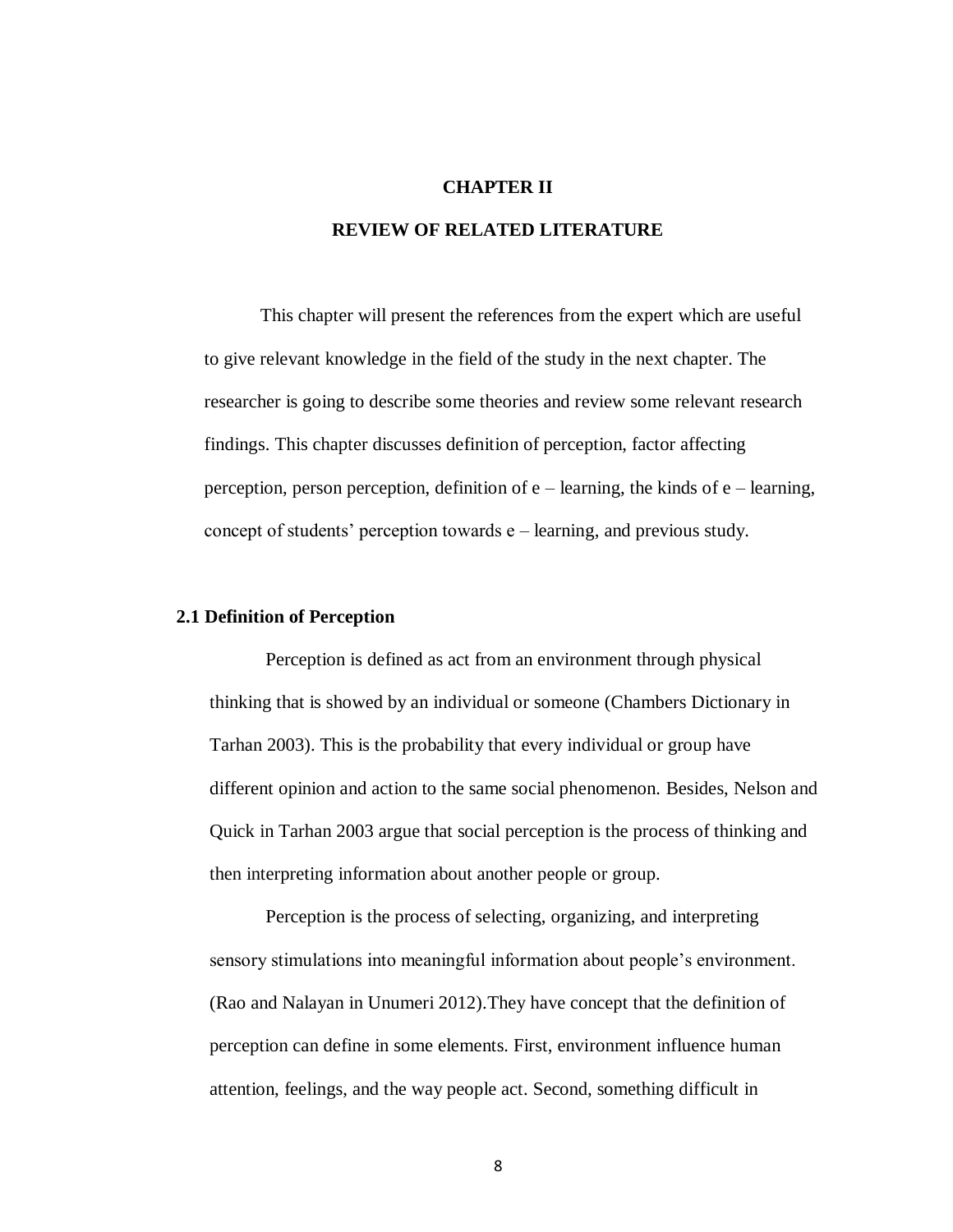perception is separating the information from the people's action. Last, perception guides the perceiver to use, to process, to give relevant information towards fulfilling the perceiver's requirement. Perception is the most important determinant of people behavior. Meanwhile, Michener in Unumeri 2012 stated that perception refers to the process impressions of other people's characters and personalities.

Students' perception refers to someone's feeling of dislike or like towards something or item, it includes also the negative, positive opinion, and neutral point of view towards an object (Allen in Alenezi 2012). While, Hongbo in Alenezi 2012 stated that perception relates to students' feeling, attitude towards the awareness of understanding others, interpreting object, events, processes of learning, and identifying based on environment.

### **2.2 Factor Affecting Perception**

Basically, perception is affected by two factors, namely the internal and external factors.

## 2.2.1 Internal Factor

Internal factors can be influenced by some aspects, they are:

a. Needs and Wants: people at different level have different need, wants, and thinking. Furthermore, the expectations, motivation, and desires of people also influence people's perception of others and situations around them (Rao and Narayan in Unumari 2012).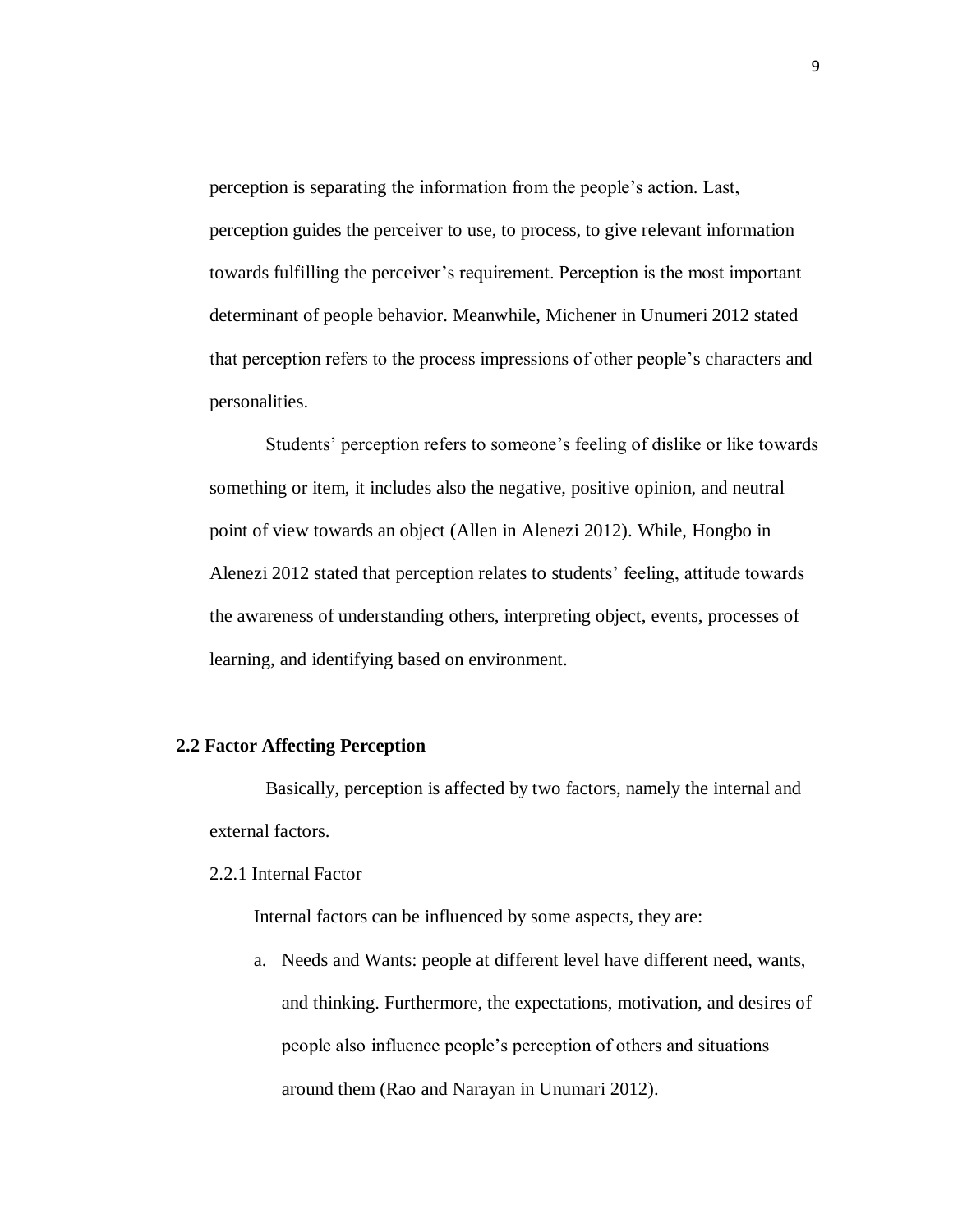- b. Personality: Individual characteristic behavior is another strong influence on what people's opinion about something or other people. It says that optimistic people is the things in good or positiveterms, and pessimistic beings in negative terms (Maslow in Unumary 2012) between the optimist and the pessimist exist a category of people who are capable of perceiving others "accurately and objectively".
- c. Experience: This aspect is combining with knowledge and experience that has a significant impact on the perception of an individual, successful experience enhance the perception ability and lead to accuracy in perception.

## 2.2.2 External Factors

External factor can be influenced by some aspects, they are:

- a. Intensity: this aspect can influence the person's perception. It gives something difference in an object that will be given opinion by people.
- b. Frequency: it gives steady repetition of a particular object in order to give strong thinking or strong perception of that object.
- c. Status: the status of a person being perceived uses a lot of influences on a perception within an organization; highly officers influence employees than person who has lower place of organization.
- d. Contrast: something that looks difference with common or normal environment will get more attention from people, and it influence person's perception to particular object.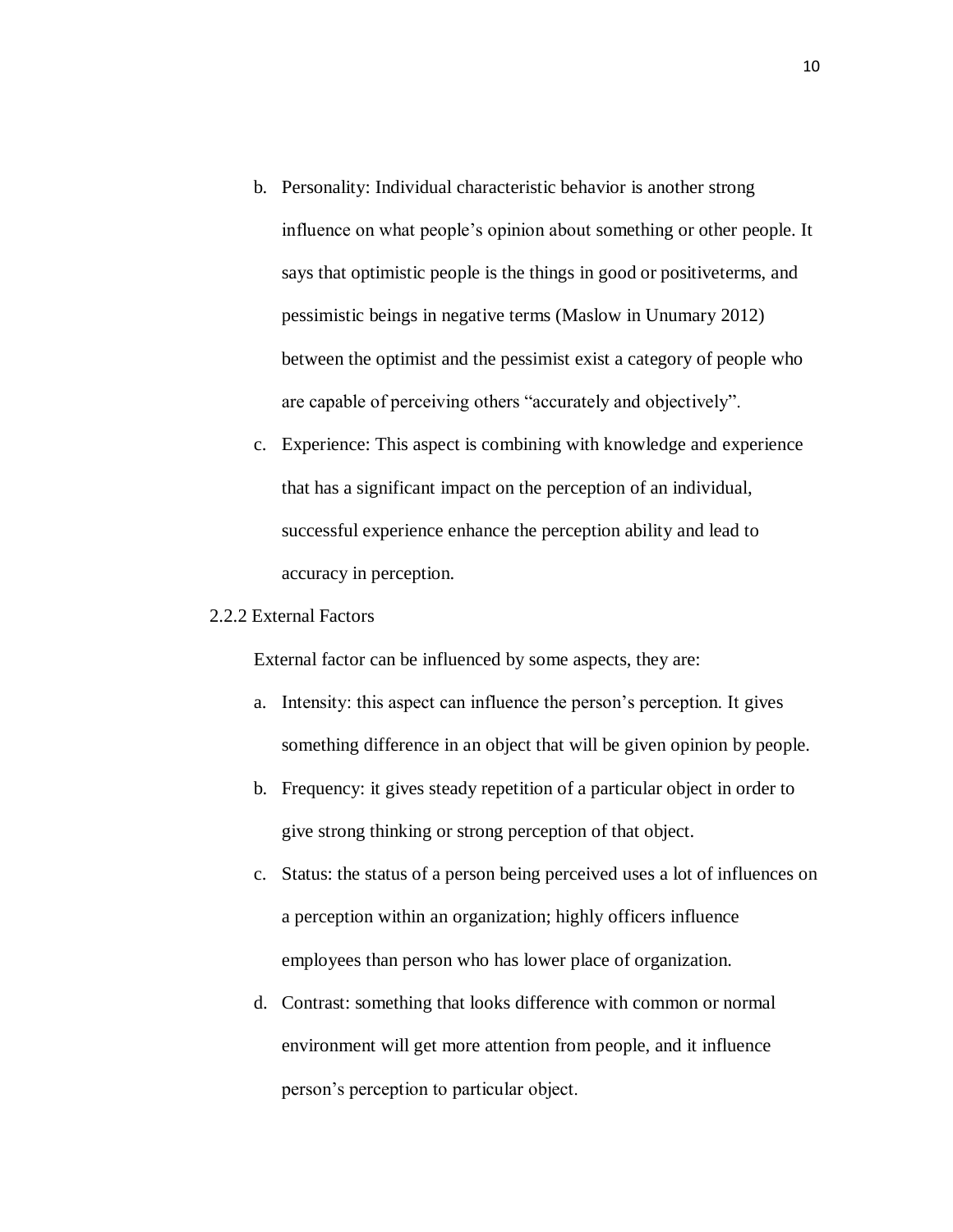#### **2.3 Person Perception**

Person perception is the people outputs (evaluations, memories, impressions) that are gotten and shaped by their knowledge and experience in social phenomenon (Marcrae and Badenhausen, 2001). Based on Robbins theory in person perception (2001), person perception is interpretation of an object, this is important because people make conclusion regarding what they see and what they feel in form of judgment about an object. Perception and Judgments regarding a person's action are significantly influenced by the assumption we make about the person's internal. In this study, the researcher takes person perception as people outputs, opinion, and assumption about their experience and environments that influence their self action also cause people outputs (evaluation, memory, impression).

Robbins was observing about the behavior of an individual (2001), he determinesinternally and externally caused. Internally caused behavior is those that are believed to be under the personal control of the individual or have been done purposively by person. Externally caused behavior is like as resulting from outside causes, that is the person is seen as having been motivated to act in a particular way by the force of situation, and not because of person own choice.

The determination of internally caused behavior depends on the following three factors; they are distinctiveness, consensus, and consistency. Distinctiveness refers to an individual showing different behavior at different situations. Consensus refers to the uniformity of the behavior shown by all the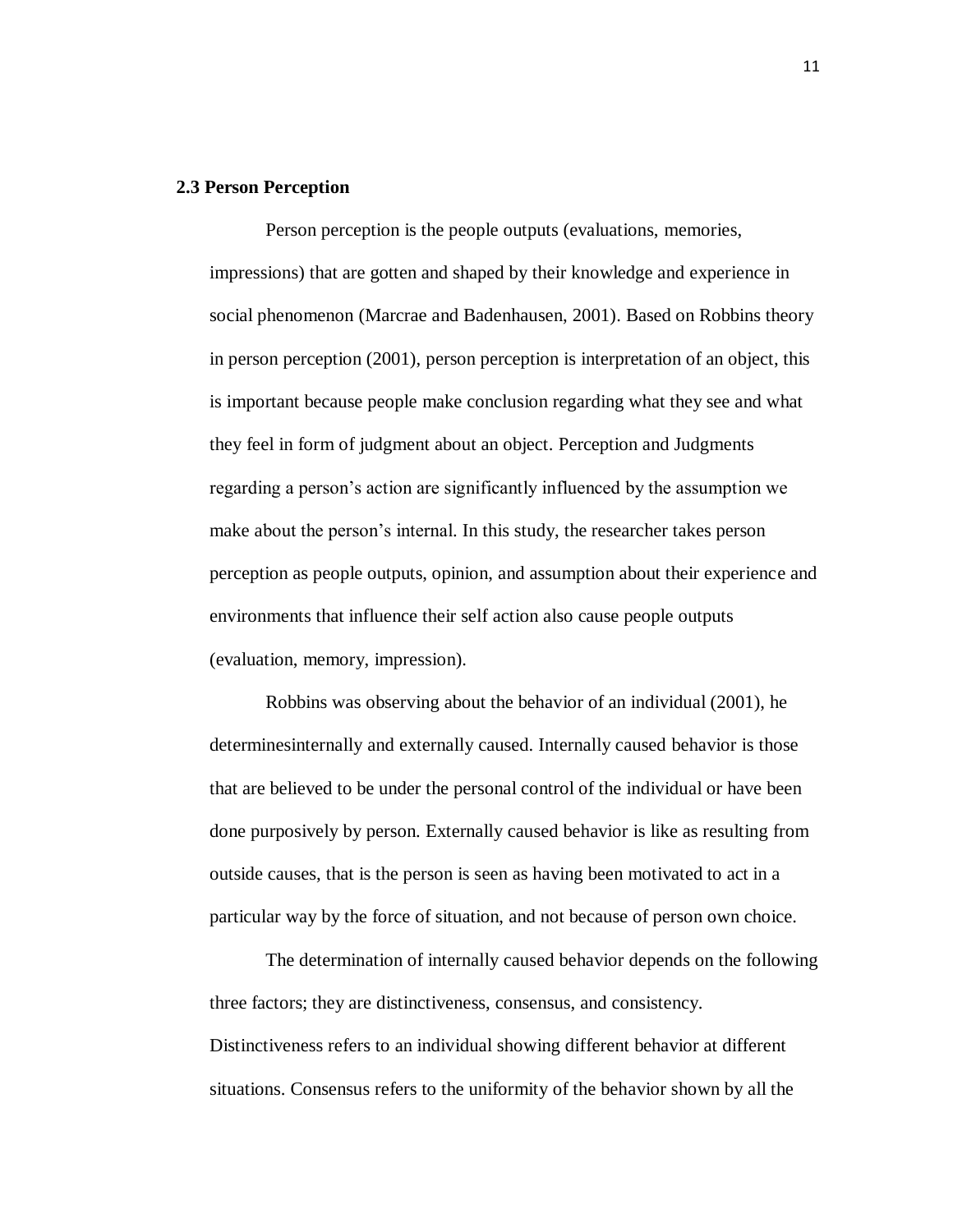people, if everyone reports late on a particular morning, it can assume that there is a traffic disruption in the city and that behavior is externally caused, but if the consensus is low, it is internally caused. Consistency is the reverse of distinctiveness; this is judging behavior of an individual, the person looks at someone past experience. If the present behavior is consistently found to occur in the past as well (that is being late at least three times a week). It can be called as internally caused. In other word, behavior is more consistent.

However, in Robbins theory (2001) stated there are often some errors in person judgment about other people's behavior or things; we tend to underestimate the influence of external factors and overestimate the influence of internal or personal factors. This is called fundamental assumption error. Another fact called self – serving refers to the inclination for individuals to assume their own successes to internal factors while putting the blame for failures on external factors. Self-fulfilling prophecy or Pygmalion effect; an interesting aspect of people perception is the fact that people's expectations are often found to determine the actual performance.

A few of the frequently mistakes are selective perception, halo effect, contrast effect, and stereotyping. Selective perception is people have a tendency to selectively interpret what they see on the basis of their interest, background, experience, and attitude. We have either time to process all the relevant inputs or facts and we automatically select a few, so the probability is there are miss some important cues in the process. Hallo effect refers to the tendency of forming a

12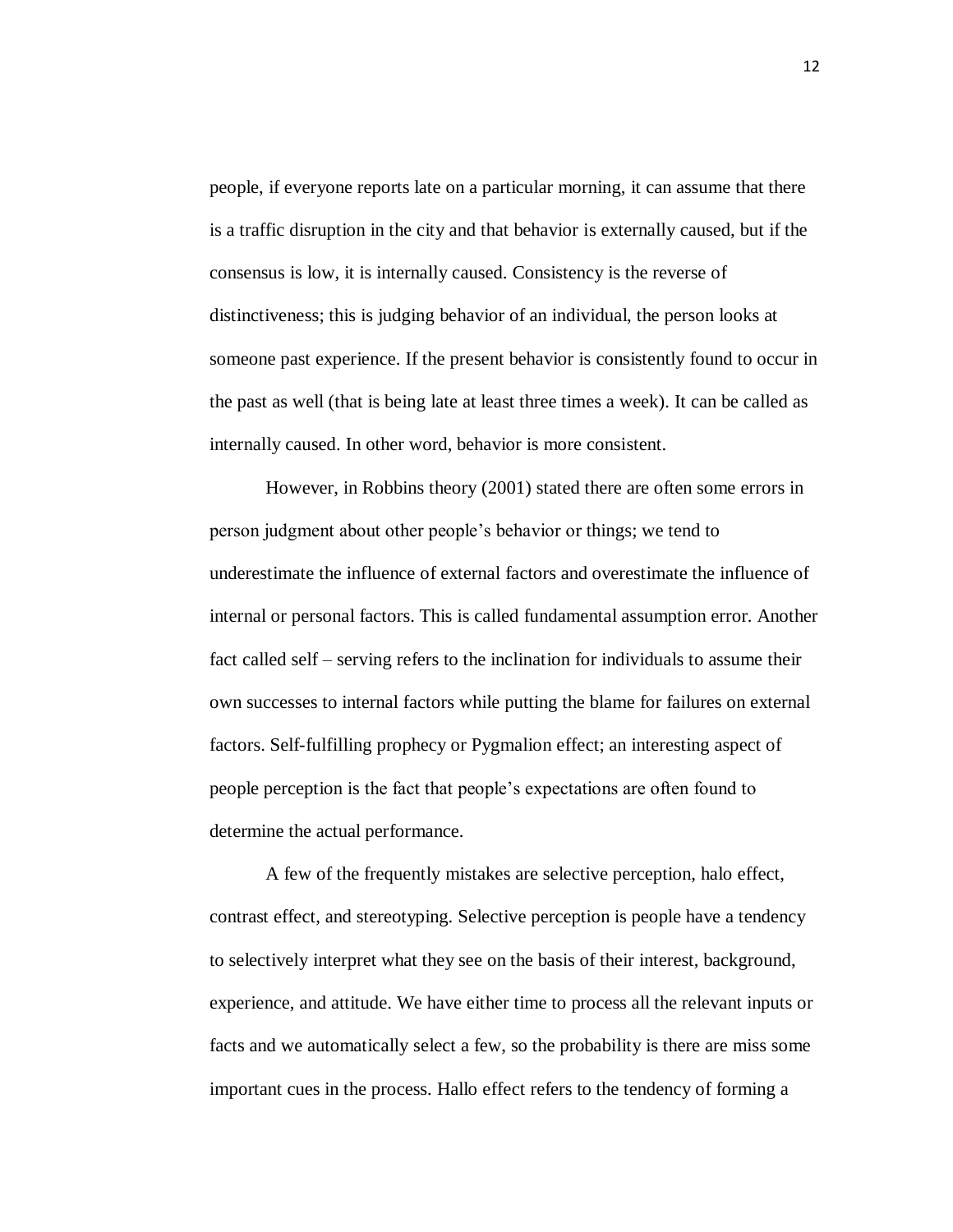general impression about an individual on the basis of a characteristic. Contrast effect refers to the process of giving value to individual in other people's performance. Stereotyping is the process of judging someone on the basis of someone's perception of the group to which that perception belongs to.

#### **2.4 Definition of E – Learning**

E-learning can be defined as the use of electronic media, including the internet, intranets, extranets, satellite broadcast, audio/video tape, interactive TV, and CD-ROM to share the teaching material which involves a number of applications and processes, including computer-based learning, web-based learning, virtual classrooms, and digital collaboration (Clarck& Mayer in Nitiasih, 2013). While, according to Fee in Ana, (2013), E-learning is an approach to learn and to develop a collection of learning methods using digital technologies which is used to improve the quality of learning. From those definitions, it can be understood that e – learning is using electronic media to transfer and support teaching and learning process. Based on the explanation above it can be concluded that e – learning is facilitation of internet connection to improve quality learning, and it has many useful for lecturer and students in the process of teaching learning.

To develop an e-learning website, a special application is needed. The application to develop an e-learning website is called as Course Management System (CMS). There are some CMS that can be used to develop an e-learning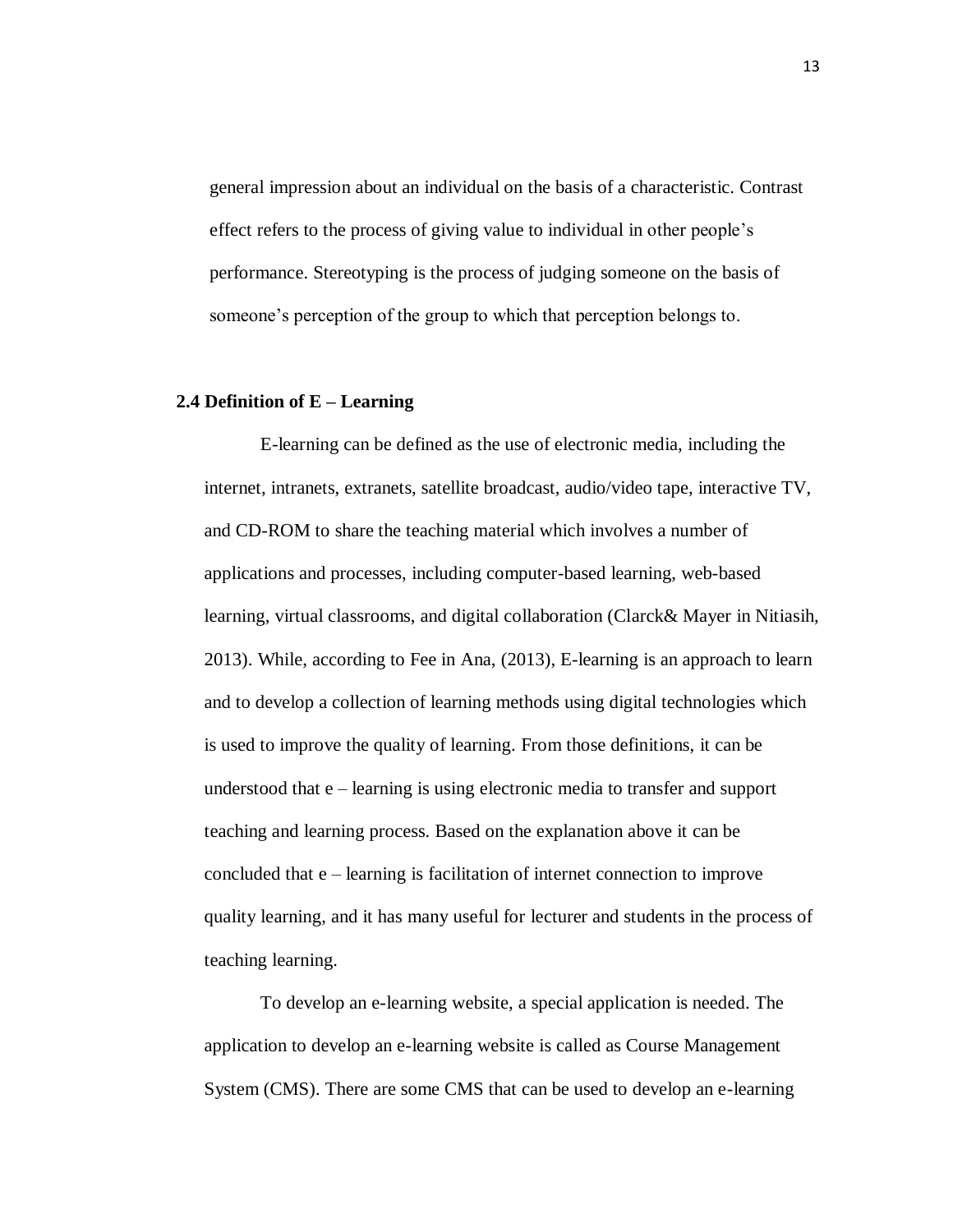website. One of those kinds is Moodle. The lecturer and the students are able to use many tools to help the lecturer to support their instruction. The tools which are offered in every course that is developed using Moodle are classified into two categories, namely: resource and activity. "Resource" provides tools that can be used by the lecturers to upload materials. Those tools are: file, folder, IMS content, label, page, and URL. On the other hand, "Activity" consists of tools that can be used by the lecturers to design teaching and learning activities, such as: assignment, chat, forum, wiki, glossary, lesson, and quiz (Cooch in Buzzeto, 2008).

- a. "Resource" provides some tools that can be used by lecturer to share materials.
	- 1. File, this tool enables the lecturers to upload a single file (e.g. .doc, .pdf, and .jpg).
	- 2. Folder, this tool will be very helpful if the lecturers want to upload some files at once. Instead of uploading it one by one, they can do it just in one click.
	- 3. IMS Content,the lecturers will need this tool if they want to upload simple learning content that is created using authorizing software.
	- 4. Label,using this tool, lecturers may upload picture, video, or audio. This tool will be very useful for breaking up long list of resources.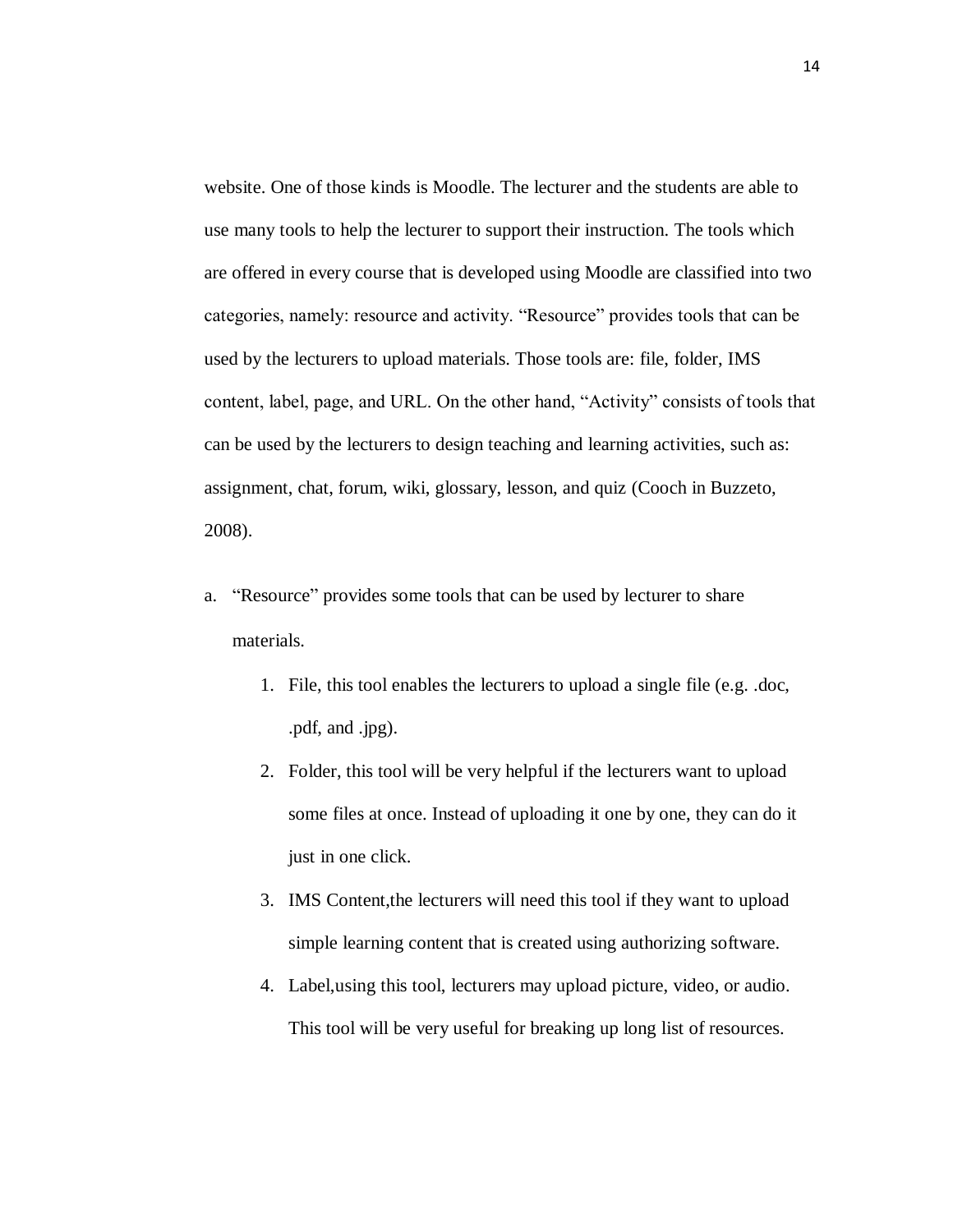- 5. Page,if the lecturers want to upload a file in the form of a web page, they may use this tool.
- 6. URL,this tool is used when the lecturers want to display file(s) or material from other websites or displaying a large size file that is stored in another website.
- b. "Activity" provides some tools that can be used by lecturer to design teaching and learning activities.
	- 1. Assignment, this tool will help the lecturers to create assignment. This tool offers some types of assignments, namely: advanced uploading of files, upload a single file, online text, and offline activity. Advance uploading files assignment will allow the students to upload one or more files in any format. While, upload a single file assignment only allow the students to upload a single file. Online text assignment allows the students to input text directly to the web. Offline activity is useful if the students are expected to conduct the assignment offline or outside the e-learning website. This tool only shows the description of the assignment and the students cannot upload any files through this tool.
	- 2. Chat, this tool will allow the students to chat with other online students and lecturer(s). This tool will be very useful when the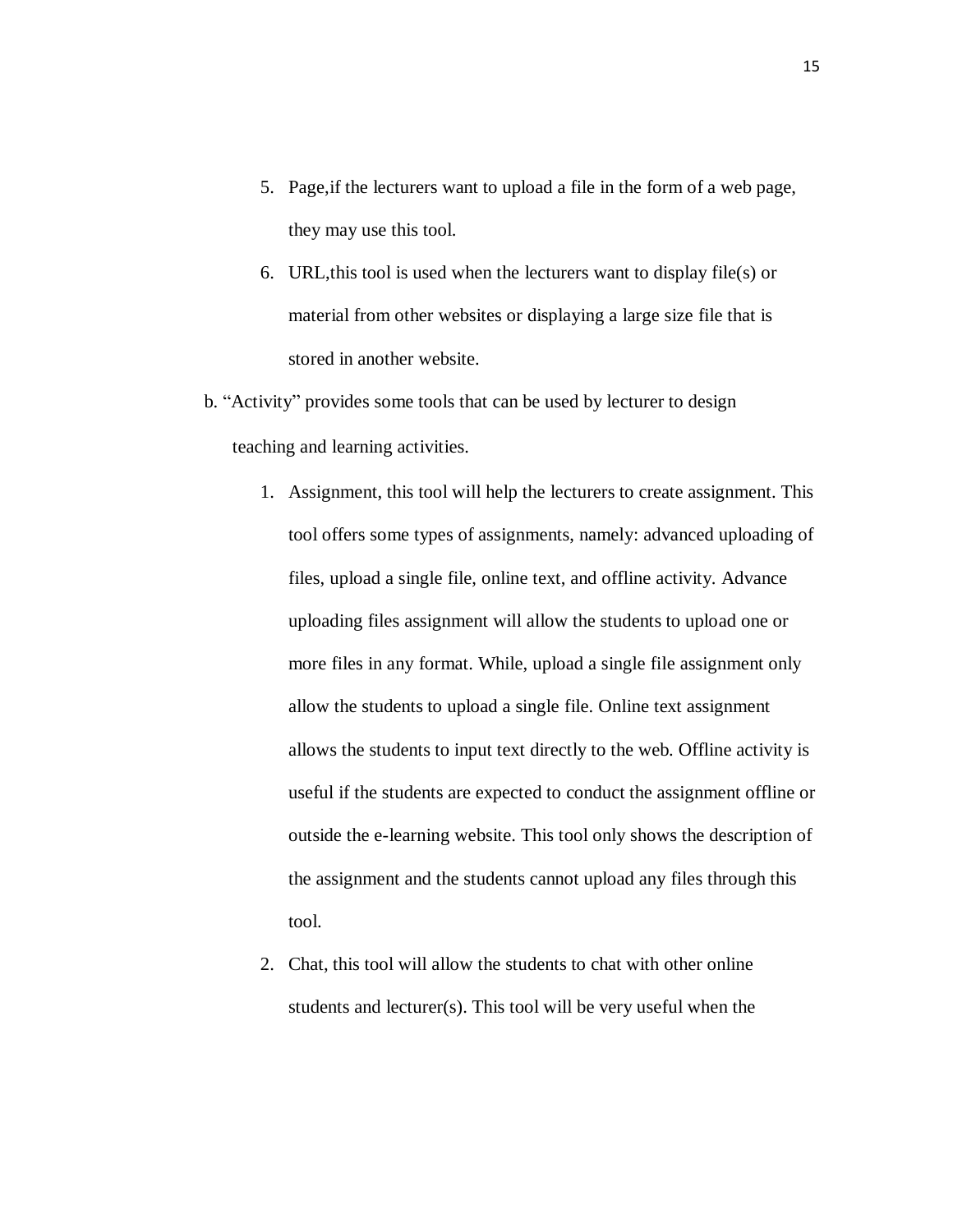students have problems and need some helps from the lecturers or the other students.

- 3. Forum, this tool is a powerful tool that can be used by the lecturers to conduct online discussion. The difference between forum and chat is that forum will be available anytime, while chat is only available in a certain time in a course as what is designed by the lecturers or the administrator.
- 4. Wiki, a wiki is a collection of collaboratively authored web pages (Cole & Foster in Buzzetto 2008). This tool is a powerful tool for conducting collaborative work, because every student can edit or add more pages to the wiki.
- 5. Glossary, this tool can be used by the lecturers to create glossary or list of terms and their explanation to help the students in understanding the terms that they will face when they are learning through the e-learning website.
- 6. Lesson, this tool will help the lecturers to create a web page that has a question on its bottom.
- 7. Quiz, using this tool, the lecturers will be able to create various types of assessment, they are: multiple choice, short-answer, matching, essay, and embedded question. In addition, the lecturers also may insert feedback for each question item.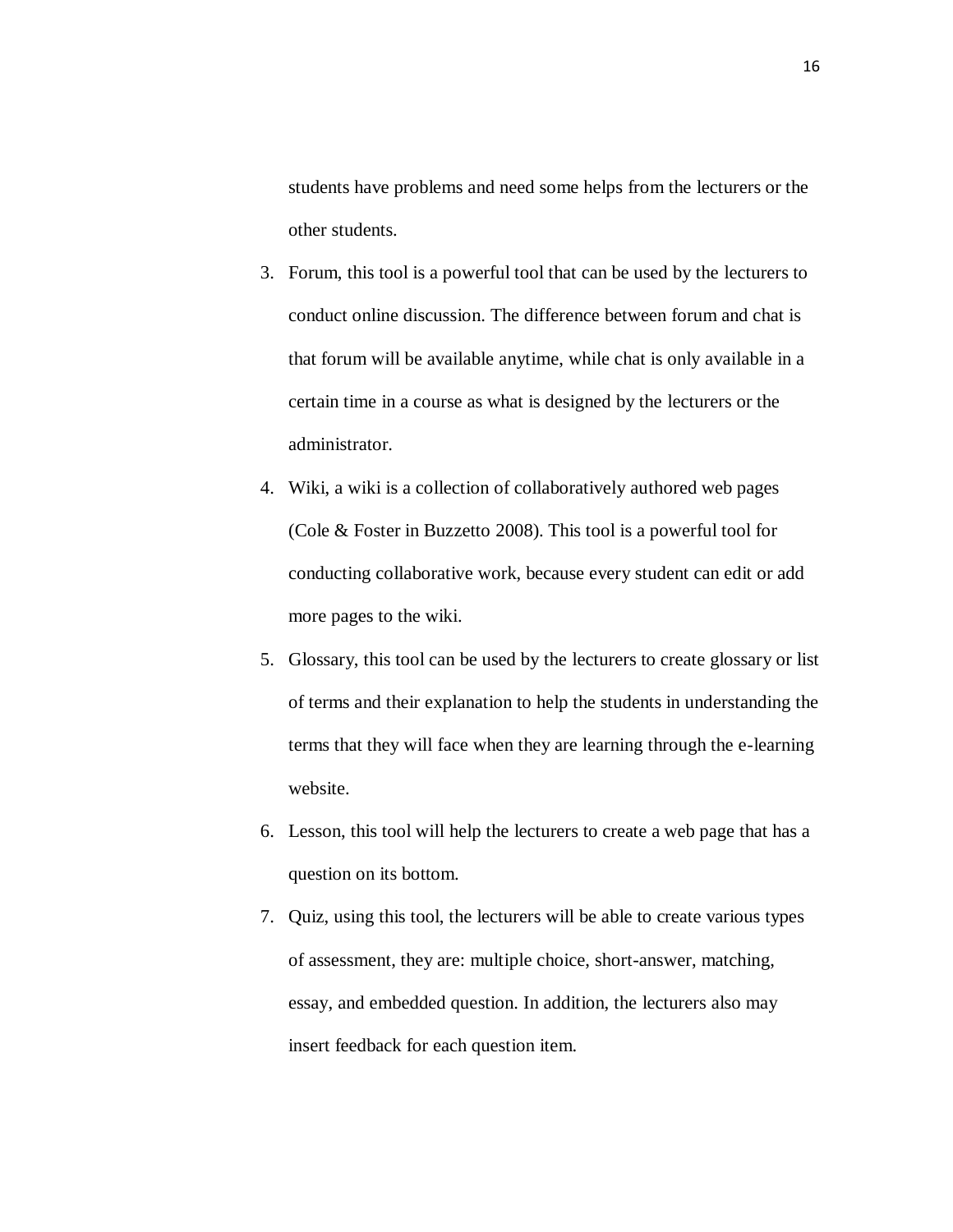## **2.5 The Kinds of E – Learning**

E – Learning website can be categorized into two categories, they are synchronous and asynchronous (Lee and Owens in Ana, 2012).

- 1. Synchronous means that the e-learning website requires the lecturer and all of the students are online at the same time during the instruction process. It needs live interaction communication. Usually, supported by media such as video conferencing and chat. It has the potential to support students in the development of learning communities.
- 2. Asynchronous means e-learning website can be used by the lecturer and the students without need to be online at the same time during the instruction process. It does not need a live interaction. The students can leave a message to be replied by the lecturer afterward. In other word, it called as offline instruction. Commonly facilitated by media such as e – mail and discussion forum, support work relation among learners and lecturers, even when participant cannot be online in the same time.

### **2.6 Concept of Students Perception towards E – Learning**

Perception is the process by which people interpret and organize sensation to produce a meaningful experience. Perception involved more process of thinking as a result of the information received from the sensory systems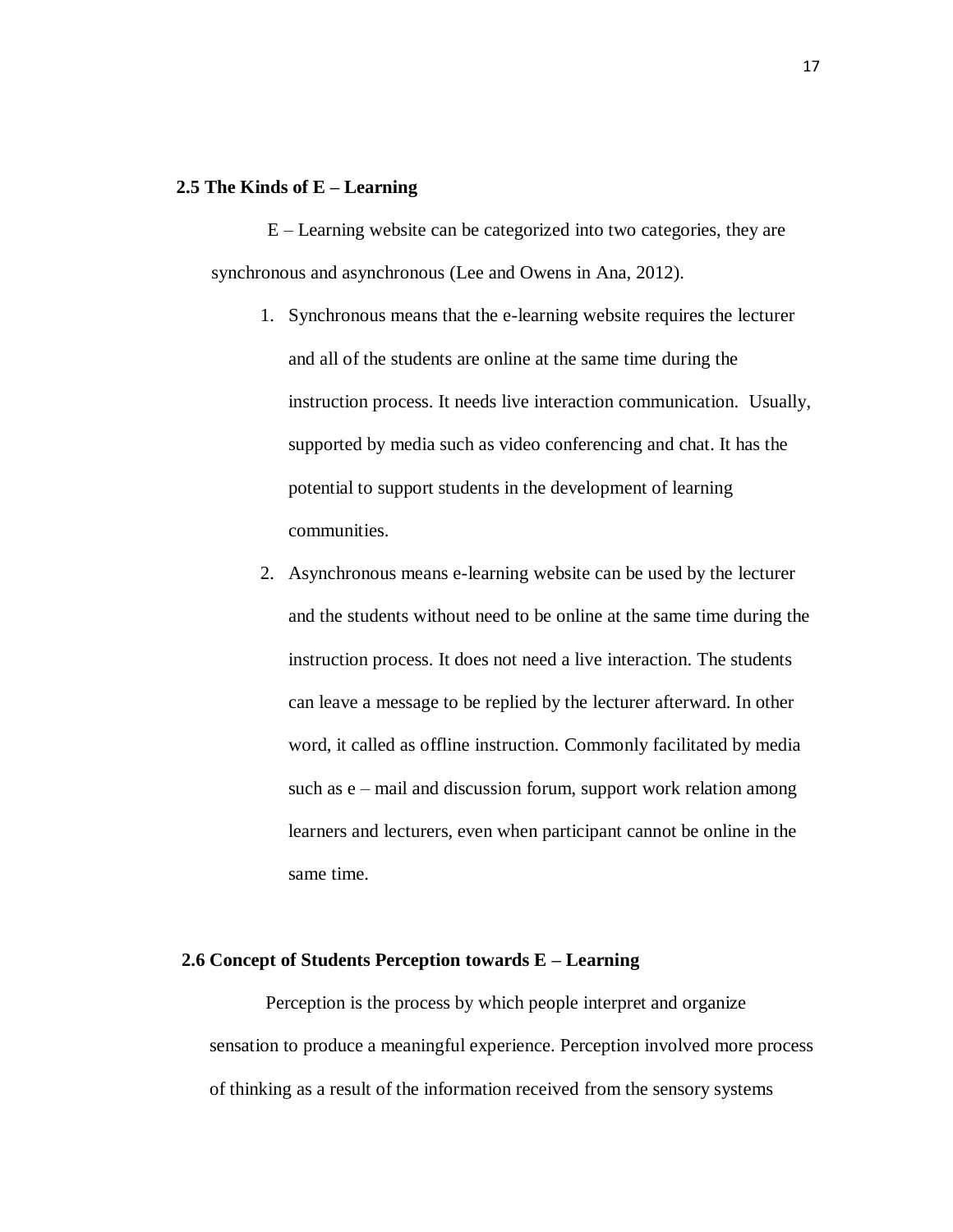regards certain things or events. It is the output process of producing interpretation by an individual and it influenced the way people think and feel to something or environment (Lindsay and Norman in Ahen 2009).

Marcrae and Badenhausen (2001) stated that person perception is the people outputs (evaluations, memories, impressions) that are gotten and shaped by their knowledge and experience in social phenomenon. Those information output in that study is an active process that is guided and shaped by people's general beliefs about the world or the situation. In other word, to measure the individual or group's perception toward something or their new environment is able to use evaluation, impression, and memories about an object.

Evaluation is the process of judgment or giving value to the result which have been achieved in a program (Tyler in Idowu, 2015). While, Rombach in Idowu (2015) stated that evaluation is collecting information then use that information to make conclusion about an educational program. There are two types of evaluation, they are formative and summative (Blooms in Idowu 2015). Formative evaluation is monitoring progress in each step during the teaching learning process, whether the process is effective or not, and if not, what changes must be made to improve its effectiveness. Summative evaluation is measurement of impact or change at the end of entire teaching learning process. It is used to make decisions regarding the future of the students' teaming or the program that must be developed, whether it should be continued or stopped, replicated or disseminated.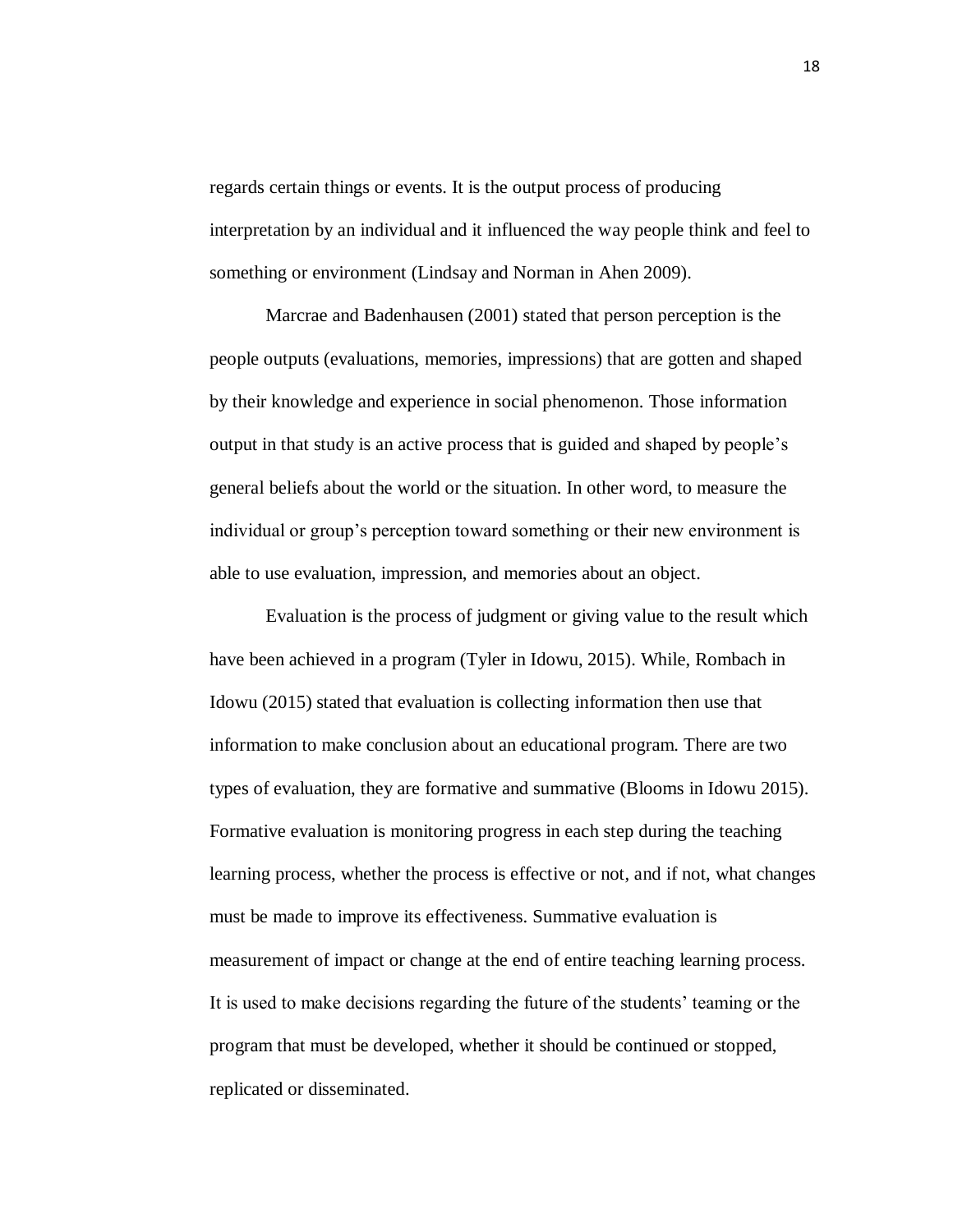Memory can bedefined as saving information relates to personal experience (Hoven and Eggen, 2007). While James in Tulving (1989) stated that memory is saving good or bad experience that is through in the past and it can be showed in the future. Memory is set of cognitive capacities by which retain information and saving past experience, usually for present purposes. Memory is one of the important ways by which our histories, our current action and experiences. Memory is able to be a source of knowledge. We remember experiences events which are not happening now, so memory differs from perception. In this study memory is students' past experience about implementing e – learning.

Impression is the overall effect of something that has already occurs (Mazarin, 2015). Impression refers to the process in which individuals attempt to influence the opinions or perceptions others hold of them. Impression management also referred to as self-presentation, it is a goal – directed activity that helps to establish the boundaries of what is considered acceptable behavior. Impression management has been used to define interpersonal communication phenomena, including environment. In impression management individual or organization must establish and maintain impressions that are congruent with the perceptions they want to convey to their public. In this research impression refers to the students' opinion about e – learning that is implemented in thesis writing class.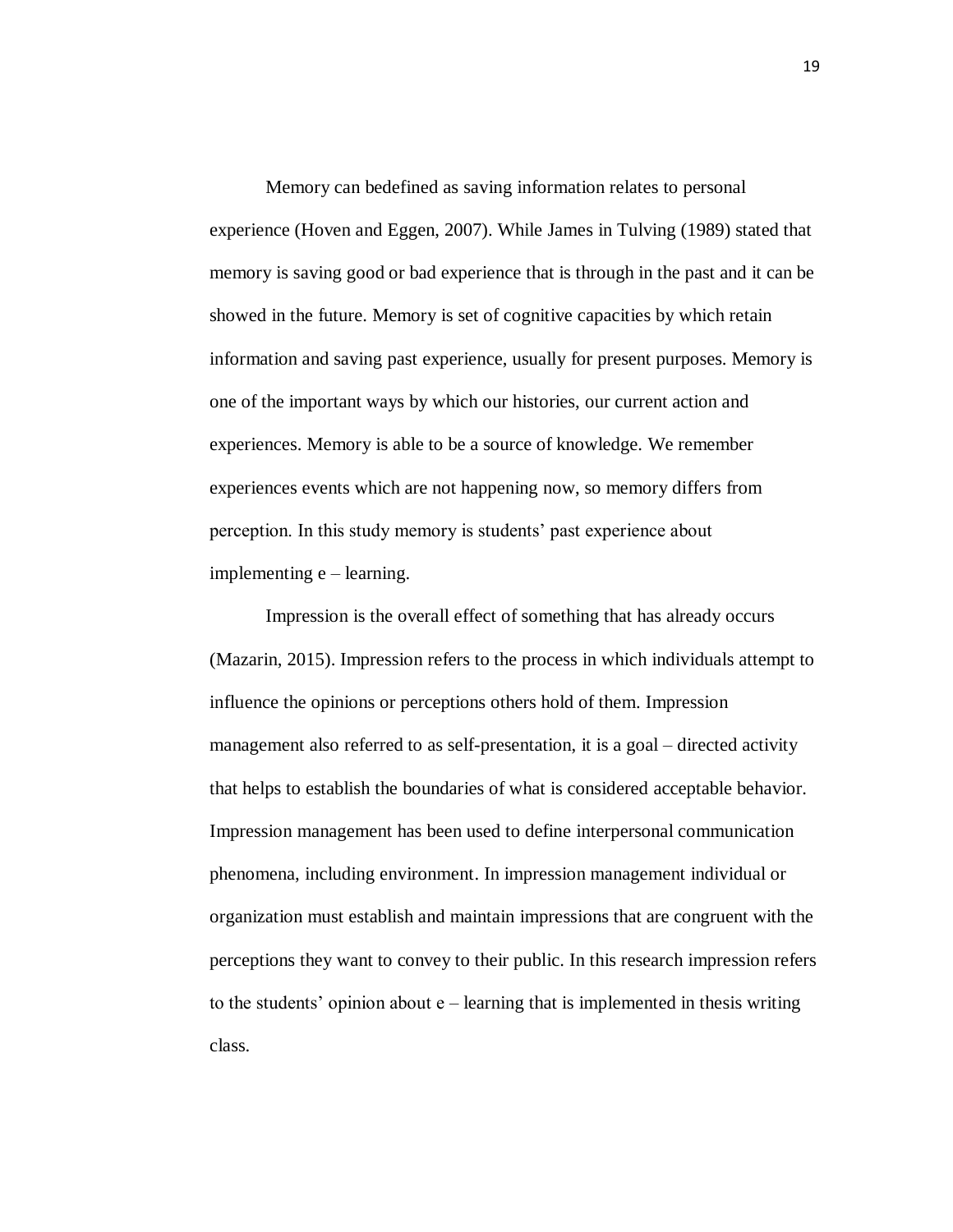In this research, students give opinion based on their experience and knowledge after they finish thesis writing subject that use e – learning website in teaching learning process. It is the first time in thesis writing class use e – learning, so the researcher wants to know the difference perception and interpretation about the process, environment, effectiveness, and the result of that subject based on respondents' evaluation, memory, and impression.

## **2.7 Previous Research**

The previous study is done by Michael Tagoe (2012) with the title "Students' perceptions on incorporating e – learning into teaching and learning at the University of Ghana". This study reports the result or research by university of technology students' in Ghana to explore their responses in e – learning on every process of teaching learning. The study is based on students' experiences taking an online learning of 600 students in Ghana. The basic instrument that researcher used is questionnaire. A questionnaire was developed to collect the necessary data from the students. The result indicated that most students have opinion that e – learning is going to enhance teaching and learning process, based on their experience, they also think by using  $e$  – learning in the process of teaching learning have problem with the connectivity.

The second previous study is done by ZaidatunTasir, Yahya M, J Harun, and N. A Shukor(2013) with the title "Students' Perception towards the Use of Social Networking as an e learning Platform".The population of the study was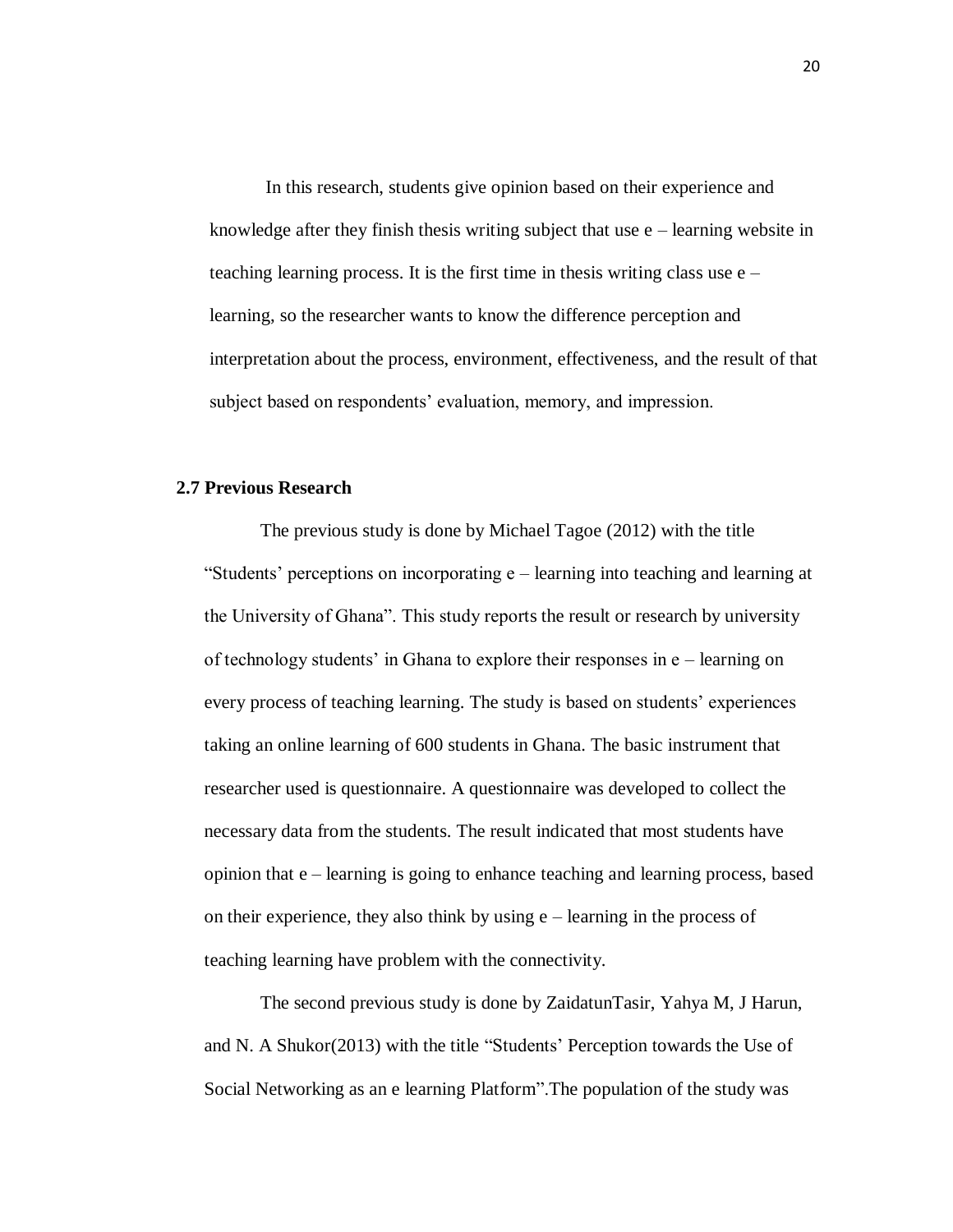600 students of the final year undergraduate students in one of the faculties in a Malaysian university. The researcher uses questionnaire to investigate students' perception. Based on the discussion stated most ofstudents have a moderate positive perceptiontowards e-learning. E-Learningforum captured most of the students' attention due to its interactivity functions in elearningsystem. Students strongly agreed that elearningforum is for knowledge sharing and elearningspace is for collaboration and interactivity.Most of them believe that e-learning forum is anopen space for instructional discussion.The findings in this study showed thatstudents highly accept social networking tools to bea main platform of elearning in the university andthey are ready to use it as well. It is obvious thatsocial networking tools have the ability to be thepreferable tool for university students'communication and interaction. Overall, it wasevident that the students need more interactivelearning environment that allows them to havegreater chances to manage and control their onlinelearning environment. The lecturers' role based onthese findings is to guide students and to be theirconsultant and advisor throughout their learningprocess.

This research is based on those two previous studies. The similarities of this research and both of previous research areanalyzing students' perception towards e – learning in university students and using questionnaire as the pilot instrument to get data from the subjects of the research. The differences between this research and previous research arefirst, the frequency of implementing e – learning in class, in this research the researcher analyzese – learning in the first